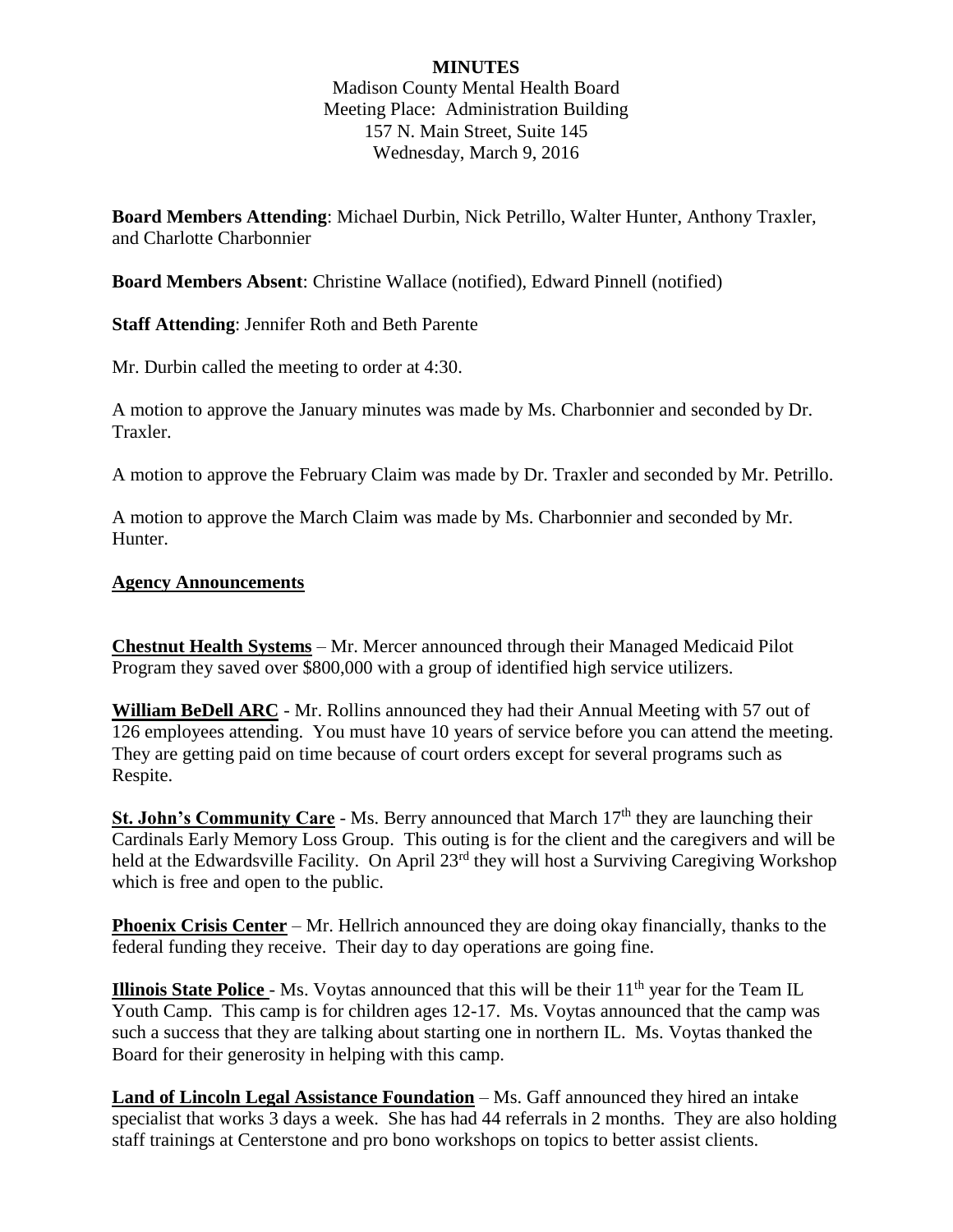**Call for Help** – Ms. Cates announced that April is Sexual Assault Awareness month. The St. Clair County State's Attorney is going to attend the "Walk a Mile" event in which all men will wear high heels. They are hoping to get Madison County State's Attorney to join as well. They will be holding silent protests in Belleville on April 5th, East St. Louis on April 12th, and in Edwardsville on April  $18<sup>th</sup>$  in front of Red Robin. This silent protest is to educate and help get the word out to the public.

**Catholic Charities of Madison County** – Ms. Brown announced they have been offering counseling and social skills programming for their foster care families.

**Coordinated Youth & Human Services** – Ms. Smith announced that they are in the planning stages of hosting a Trauma Focused Symposium which will be 2 days of training.

**Heartlinks Grief Center** – Ms. Cuddeback announced their new addiction loss group is growing fast in St. Clair County. They are hoping to start a group up in Madison County. She also reminded the Board that Heartlinks presented at the Team Illinois Youth Camp and it was a success. They now have support groups in the Junior and Senior High Schools in Highland and Alton.

**Alzheimer's Association** – Ms. James announced they continue to provide awareness, outreach and education to the communities utilizing trained volunteers as they no longer have an IL based outreach worker. They are also offering an early memory loss group at St. John's Community Care. They would like to expand the Faith Outreach program on this side of the river as well.

**Epilepsy Foundation of Greater Southern IL** – Ms. Baxter announced they are getting Medicaid money on time and services are being provided but with less staff to do the work. Their Annual Gala is in 2 weeks. The money that they raise will go to Camp Roehr. They are going to Springfield for their  $3<sup>rd</sup>$  Annual Advocacy day on April  $3<sup>rd</sup>$ .

**Furry Friends Recovery** – Ms. Hogan announced they provide dog therapy to individuals who experience developmental, emotional, and traumatic challenges for comfort, healing and wellness. NAMI, Gateway Regional Medical Center and Chestnut are big supporters of their program.

**Behavioral Health Alternatives** – Ms. Scobbie announced she just returned from maternity leave. On March 14<sup>th</sup> they are having a quarter auction at 7 p.m. at the Wood River KC Hall.

**New Opportunities** - Ms. Newsome announced they are hosting a mouse Race with 50/50 raffle on March 19.

### **Financial Requests**

### **Administrative Budget Request**

Ms. Roth requested approval of the payment of the Association of Community Mental Health Authorities of Illinois Annual Dues for 2016 in the of amount of \$7,852; as allocated in the FY 2016 Administration Budget Dues & Membership Line. A motion to approve \$7,852 was made by Dr. Traxler and second by Ms. Charbonnier.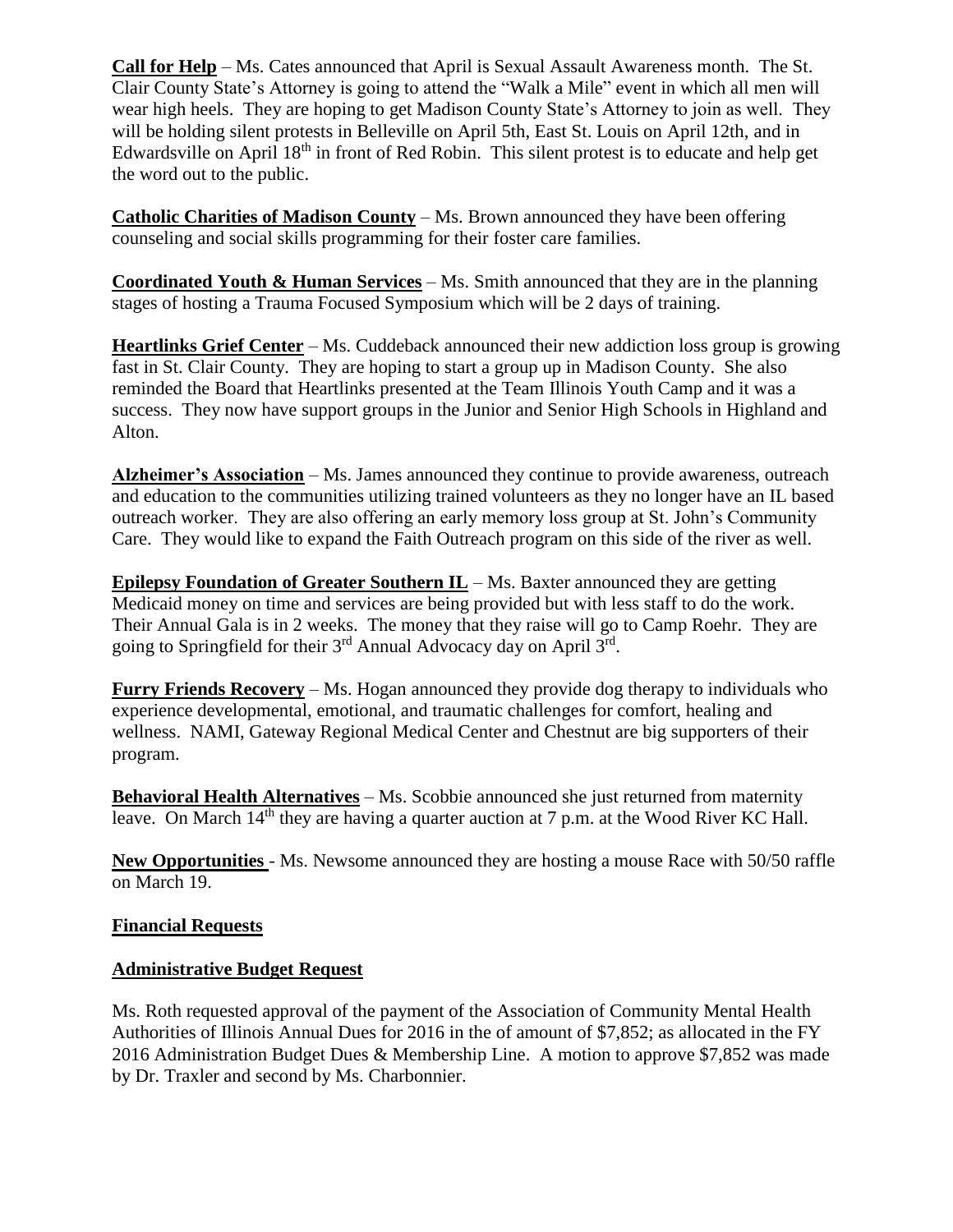#### **System Development Budget Request**s

Furry Friends Recovery requested \$5,000.00 to support the training, certifications and active work of therapy dog teams providing services to individual and families in a variety of settings in Madison County such as Gateway Regional Medical Center, Chestnut Health Systems and NAMI of Southwestern IL support groups. A motion to approve \$1,000.00 was made by Mr. Petrillo and seconded by Mr. Hunter.

The "Piecing It All Together" Children's Mental Health Conference Planning Committee requested \$3,000.00 in support of the 12<sup>th</sup> Annual Conference to be held on April 15<sup>th</sup> at the Four Points Sheraton in Fairview Heights for approximately 150 mental health professionals and family members. A motion to approve \$3,000.00 was made by Dr. Traxler and seconded by Ms. Charbonnier.

The Alzheimer's Association, St. Louis Chapter requested \$10,000.00 for the Madison County services to include 10 Consumer Education Programs, 24/7 Helpline support, 25 Care Consultation Service Visits, as well as awareness and outreach activities. A motion to approve \$10,000.00 was made by Mr. Petrillo and seconded by Dr. Traxler.

The Epilepsy Foundation of Greater Southern IL requested \$2,500.00 in support of their annual, seven-day residential Camp Roehr to be held June  $26<sup>th</sup>$  through July 2, 2016 for children diagnosed with epilepsy. A motion to approve \$2,500.00 was made by Ms. Charbonnier and seconded by Dr. Traxler.

William BeDell ARC requested \$3,850.00 to cover costs for seven individuals of their CILA homes to attend a weeklong residential camp (Camp New Hope in Mattoon for developmentally disabled) who do not have financial means to attend. A motion to approve \$3,850.00 was made by Dr. Traxler and seconded by Mr. Hunter.

The Team IL Youth Police Camp Committee requested \$2,500.00 in support of their residential camp for at risk youth to be held at Principia College in summer 2016. A motion to approve \$2,500.00 was made by Dr. Traxler and seconded by Mr. Petrillo.

CASA of Southwestern IL requested support (in any amount) of their Second Annual Superheroes Night at Gateway Grizzlies Ballpark on June 18, 2016. A motion to discuss this request was made by Mr. Hunter and seconded by Mr. Petrillo. A motion for the agency to resubmit the funding request in the proper format was made by Dr. Traxler and seconded by Ms. Charbonnier.

# **Executive Directors Report**

Ms. Roth announced that Centerstone of IL closed their Jersey County - Jerseyville office. No programs were closed - just the closure of the facility. The services to Jersey, Calhoun & Green residents will be provided out of the Alton Office (crisis services will still be provided in those communities). While services will still be served for those residents, many will have a problem with transportation to Alton.

Ms. Roth announced that UCP Heartland made an announcement today stating that their Camp Free To Be is cancelled until further notice due to the lack of state funding.

Ms. Roth announced the Annual Reports were mailed out this past week. The One and Three Year Plan will be mailed following tonight's board approval.